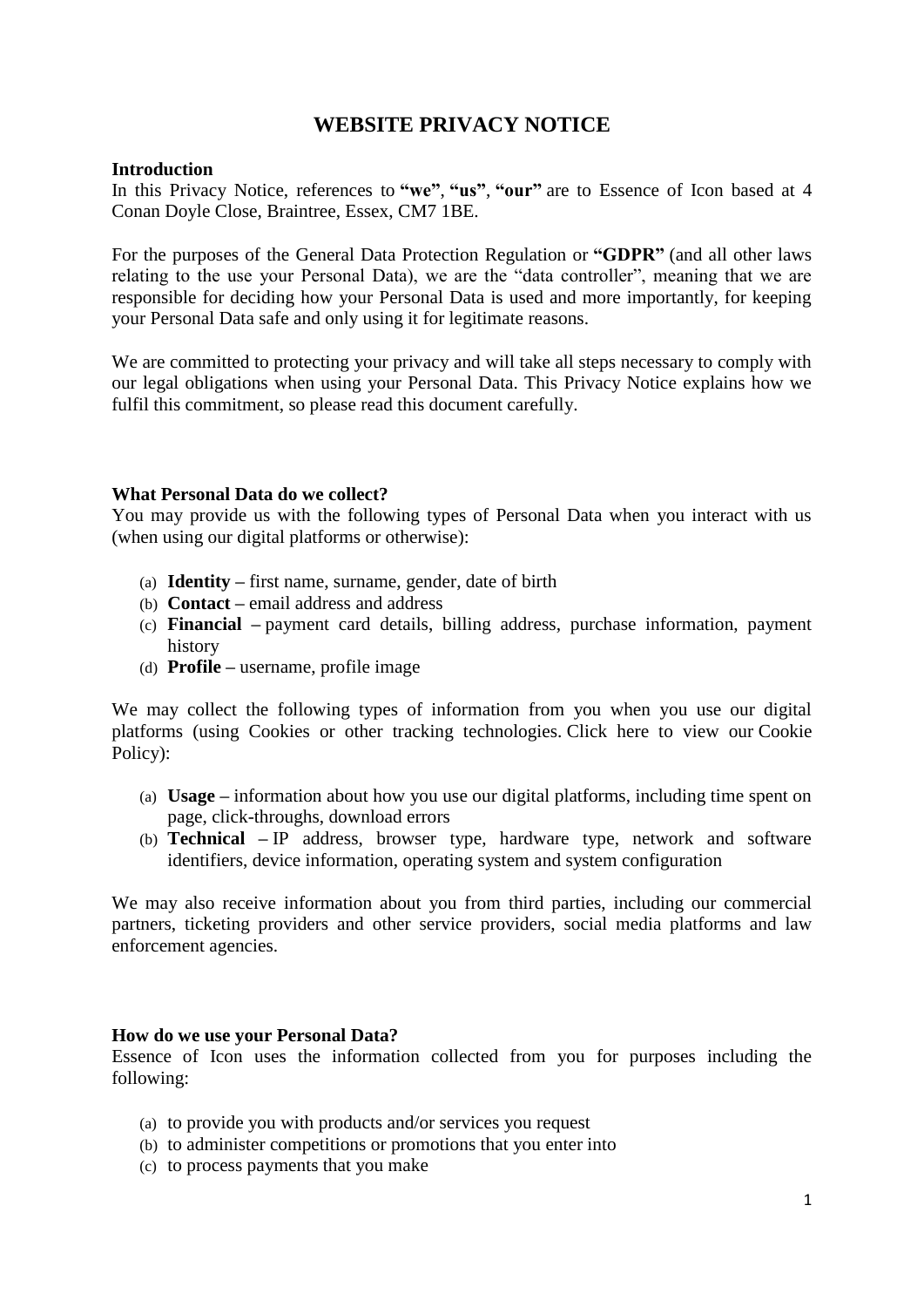- (d) for internal administration and record keeping
- (e) to notify you of changes to this Privacy Notice, our terms and conditions or other changes to our services or products
- (f) to answer your enquiries which may involve contacting you by post, e-mail or phone
- (g) to send you certain types of direct marketing
- (h) to manage legal claims and other compliance/regulatory matters
- (i) to verify your identity and detect and prevent fraud and security issues
- (j) to give you the opportunity to provide us with feedback through reviews and surveys
- (k) to process job applications

## **What is our legal basis for processing your Personal Data?**

We use your Personal Data on the following bases:

- (a) To perform a contract, such as providing products or services to you
- (b) To comply with legal and regulatory obligations
- (c) For legitimate business purposes (see "How do we use your Personal Data" section above)
- (d) In certain cases, with your consent
- (e) We may process your Personal Data for more than one lawful basis depending on the specific purpose for which we are using it. Importantly, we will only use your Personal Data when the law allows us to.

#### **Who do we share your Personal Data with?**

We may pass on your Personal Data to government or regulatory authorities or law enforcement officials to assist with their requests and comply with our legal obligations.

Essence of Icon may also disclose your Personal Data to other football clubs and the football authorities to the extent necessary to comply with any football regulations or any investigations in relation to incidents at our matches.

We will not pass on your Personal Data to any third party to market their products/services to you unless we have obtained your consent.

## **What is our Personal Data retention policy?**

We will keep your Personal Data for as long as you are a registered user of one of our digital platforms, or for as long as is necessary for us to provide products or services for you, and for a limited period of time afterwards.

Once you no longer wish to be engaged with Essence of Icon we may still need to keep hold of your data if there is a legal reason for doing so (such as for tax purposes where you have made purchases through one of our digital platforms or where we need to resolve any disputes with you).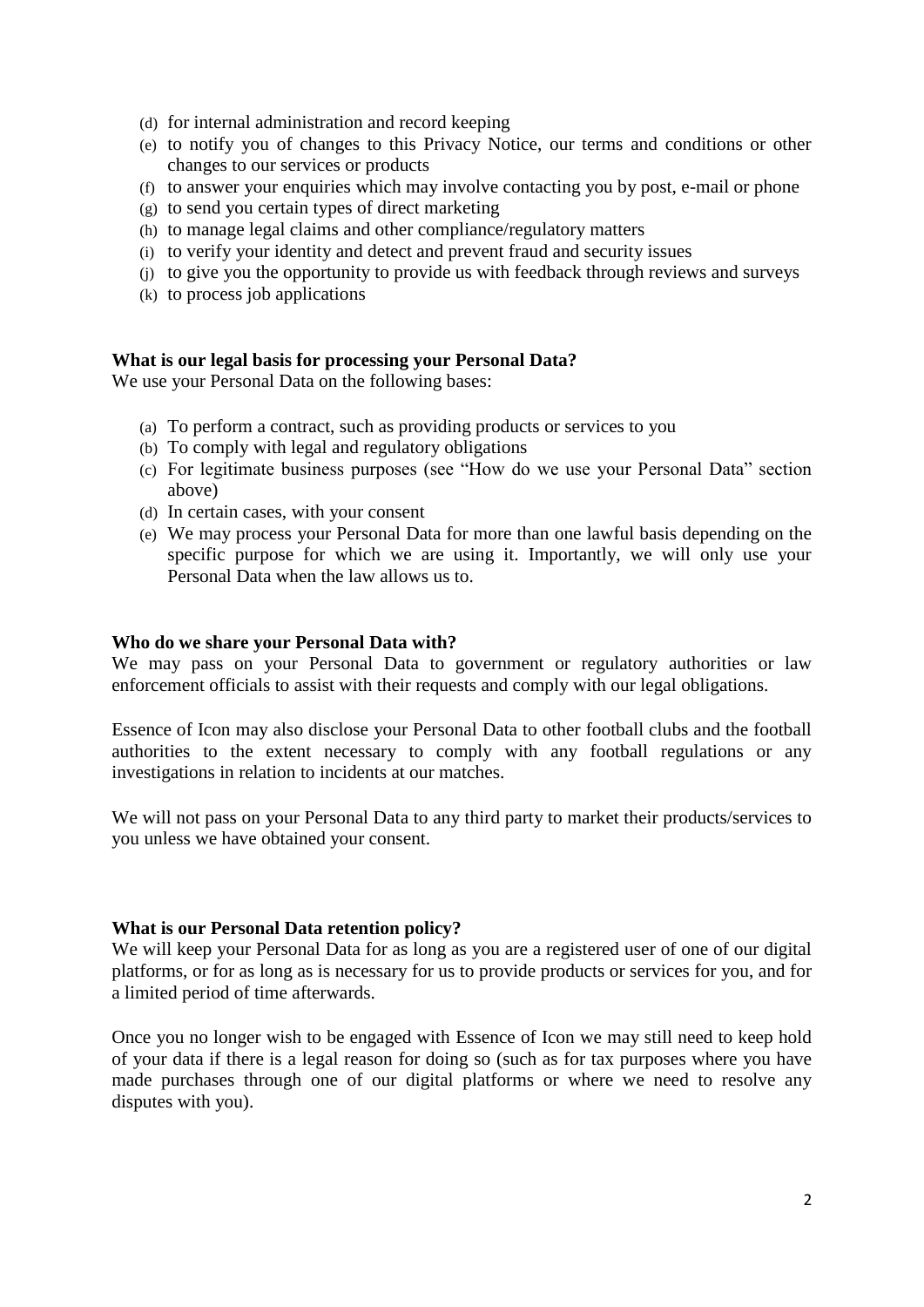# **How do we keep your Personal Data secure?**

We adopt industry standard security processes to ensure your data is kept safe and secure and to prevent unauthorised access or use or loss of your data. We also make sure that third parties who need to handle your data when helping us to deliver our services are subject to suitable confidentiality and security standards.

Despite the security measures we implement, please be aware that the transmission of data via the internet is not completely secure. As such, we cannot guarantee that information transmitted to us via the internet will be completely secure and any transmission is at your own risk.

# **Your rights as a data subject**

At any point whilst Essence of Icon is in possession of or processing your Personal Data, you may have the following rights:

- (a) Right of access you have the right to request a copy of the Personal Data that we hold about you.
- (b) Right of rectification you have a right to correct Personal Data that we hold about you that is inaccurate or incomplete.
- (c) Right to be forgotten in certain circumstances you can ask for the Personal Data we hold about you to be erased from our records.
- (d) Right to restriction of processing where certain conditions apply you have a right to restrict the processing of your Personal Data.
- (e) Right of portability you have the right to have the Personal Data we hold about you transferred to another organisation.
- (f) Right to object you have the right to object to certain types of processing such as direct marketing, as well as processing we undertake based on our legitimate interests.
- (g) Right to object to automated processing, including profiling you also have the right not to be subject to the legal effects of automated processing or profiling.

If you want to exercise any of these rights, please contact us. You don't have to pay a fee to exercise your rights, unless your request is clearly unfounded, repetitive or excessive (in which case we can charge a reasonable fee). Alternatively, we may refuse to comply with your request in these circumstances. Where your request is legitimate, we will always respond within one month (unless there is a legal reason to take longer, such as where your request is particularly complex). We may also need you to confirm your identify before we proceed with your request if it is not clear to us who is making the request.

In addition to the above, you may get in touch with the ICO (Information Commissioner's Office) if you are concerned about the way in which we are handling your Personal Data. For your information, you may contact the **ICO at Wycliffe House, Water Lane, Wilmslow, SK9 5AF**, **via [www.ico.org.uk,](http://www.ico.org.uk/) or call 0303 123 1113**.

However, wherever possible, we would always really appreciate you speaking with us first if you have any concerns with the way in which we are handling your personal data.